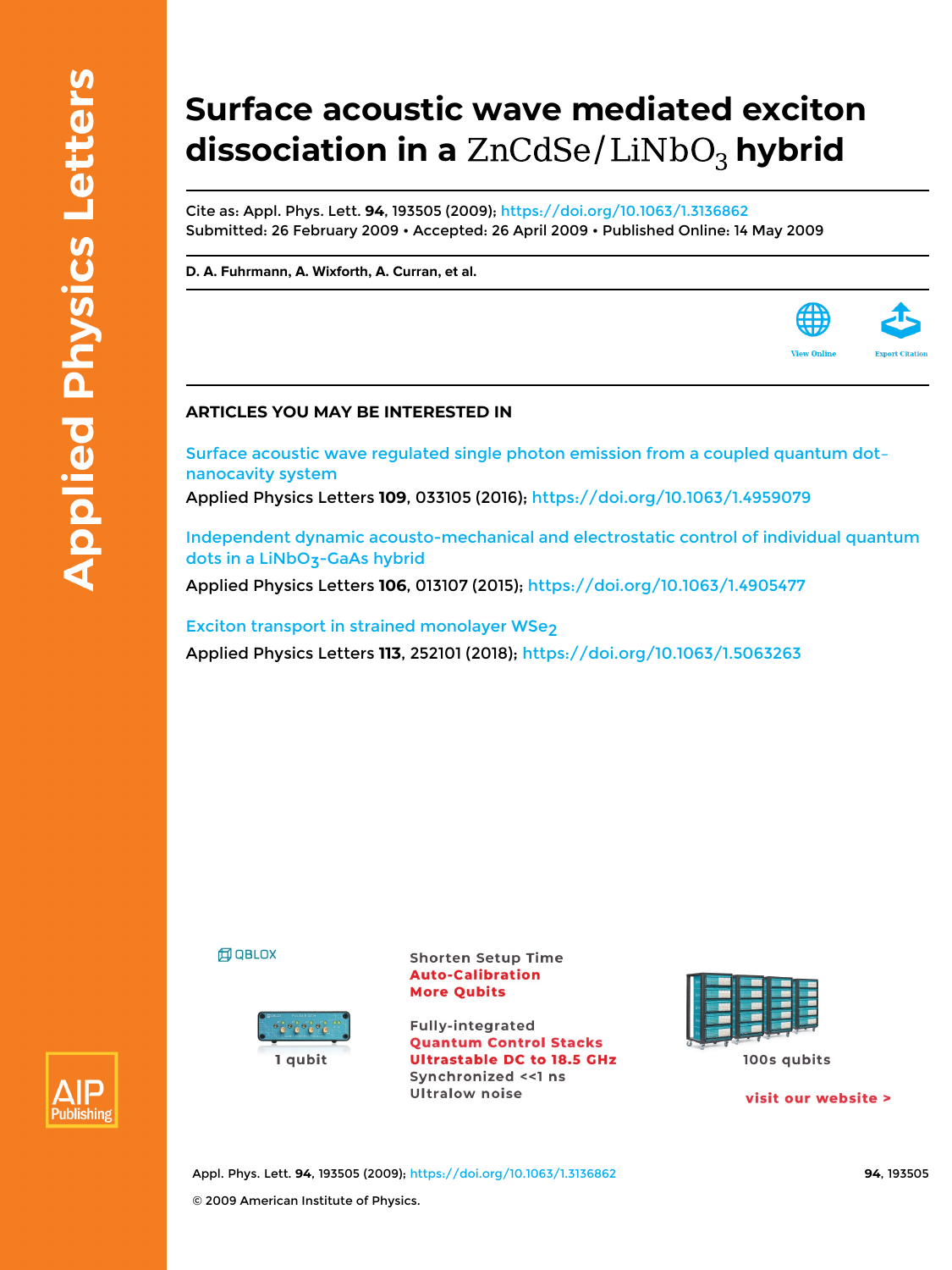## **[Surface acoustic wave mediated exciton dissociation in a](http://dx.doi.org/10.1063/1.3136862) [ZnCdSe/LiNbO3](http://dx.doi.org/10.1063/1.3136862) hybrid**

D. A. Fuhrmann, $^{1,2}$  A. Wixforth, $^{1,2}$  A. Curran,<sup>3</sup> J. K. Morrod,<sup>3</sup> K. A. Prior,<sup>3</sup> R. J. Warburton, $^{2,3}$  and J. Ebbecke<sup>2,4[,a](#page-1-0))</sup> 1 *Institut für Physik der Universität Augsburg, Experimentalphysik I, Universitätsstr. 1, 86159 Augsburg, Germany* 2 *Center for NanoScience (CeNS), Geschwister-Scholl-Platz 1, 80539 Munich, Germany* 3 *School of Engineering and Physical Sciences, Heriot-Watt University, Edinburgh EH14 4AS, United Kingdom*

4 *University of Southern Denmark, Mads Clausen Institute, NanoSYD, Alsion 2, DK-6400 Sonderborg, Denmark*

Received 26 February 2009; accepted 26 April 2009; published online 14 May 2009-

By making use of epitaxial lift-off, ZnCdSe quantum wells are transferred onto a  $LiNbO<sub>3</sub>$  substrate in order to employ its enhanced piezoelectric properties. The photoluminescence emission of this hybrid structure is characterized and the influence of a surface acoustic wave on the free exciton and bound exciton emission is investigated. Finally, two counterpropagating surface acoustic waves are launched leading to a decrease in the acoustic wave mediated exciton dissociation. © *2009 American Institute of Physics*. DOI: [10.1063/1.3136862](http://dx.doi.org/10.1063/1.3136862)

In GaAs/AlGaAs quantum wells (QWs), excitons have a binding energy of approximately 5 meV causing the photoluminescence (PL) spectrum to be dominated by excitonic recombinations at low temperatures. The binding energy of an exciton is related to the oscillator strength and depends on how well the electron and hole wave functions are matched. The exciton binding energy in II/VI-semiconductors is, for example, in ZnCdSe QWs, up to 35 meV due to an increased oscillator strength and excitonic recombinations can be detected almost up to room temperature. This increased exciton binding energy is one main difference and also one advantage in comparison to the GaAs/AlGaAs-heterostructures and has opened up single quantum dot emission at elevated temperatures.<sup>1</sup> Additionally, ZnSe is piezoelectric for certain crystal directions but as for GaAs the coupling coefficients are small compared to materials such as  $LiNbO<sub>3</sub>$ . A decade ago, it was discovered that the piezoelectric field accompanying a propagating surface acoustic wave (SAW) can exceed the exciton binding strength in GaAs/AlGaAs QWs and can lead to a SAW mediated exciton dissociation. $2-4$  $2-4$  These electrons and holes can be transported by the SAW and by incorporating single quantum emitters first experimental results toward a SAW mediated single photon source were reported.<sup>5</sup>

In this paper, acousto-optic effects in ZnCdSe QWs will be presented and due to the increased exciton binding energy an improved sample layout was necessary in order to increase the piezoelectric fields for the SAW mediated exciton dissociation. Therefore, ZnCdSe QWs were removed from the host substrate and transferred to a  $LiNbO<sub>3</sub>$  substrate using an epitaxial lift-off technique which was originally developed for GaAs/AlGaAs-heterostructures.<sup>6</sup> A schematic sketch of the sample layout and liftoff technique is presented in Fig. [1.](#page-1-1)

<span id="page-1-0"></span>Initially, a 73 nm buffer layer of ZnSe:Mn was deposited on a *n*+-doped GaAs substrate followed by a sacrificial layer

 $(60 \text{ nm})$  of MgS.<sup>7</sup> This was followed by 63 nm of ZnSe and five QWs  $(Zn_{0.9}Cd_{0.1}Se\ 4\ nm/ZnSe\ 8\ nm)$  which were capped with a 53 nm thick ZnSe layer. For the epitaxial liftoff, small pieces of this heterostructure were covered with apiezon wax. Dilute HCl was used to selectively remove the sacrificial MgS layer<sup>8</sup> and the OWs were transferred to the  $LiNbO<sub>3</sub>$  substrate where interdigital transducers (IDTs) had been processed (see Fig. [1](#page-1-1)). Finally, the wax was removed in a solvent and the samples were cleaned in de-ionized water. The IDTs on the  $LiNbO<sub>3</sub>$  substrate were used to launch SAWs with large amplitude. In order to investigate acoustooptic effects in this hybrid  $ZnCdSe/LiNbO<sub>3</sub>$  system a circular spot of laser excitation is focused by a lens to approximately 5  $\mu$ m in diameter. The same lens was used to collect the radiation of recombination. A schematic sketch of the detection setup is shown in Fig.  $1$  (not to scale).

Due to the increased exciton binding energy in this II/VI material the excitonic emission can be detected at higher temperatures than in GaAs. Examples of these spectra are presented in Fig.  $2(a)$  $2(a)$ . The main peak is the free exciton (FX) recombination and by temperature and laser power dependence studies the low energy shoulder was identified to be the bound exciton (BX) emission. From the distance between the main peak and the BX peaks a binding energy to the impurity of  $\approx$ 7 meV can be estimated but at present it is not possible to determine if the excitons are bound to donors or

<span id="page-1-1"></span>

FIG. 1. (Color online) Schematic sketch of the epitaxial liftoff technique and the measurement setup: ZnCdSe QWs were grown on a GaAs substrate on top of a sacrificial MgS layer. Using a selective etchant solution the MgS layer can be removed and the top layers were transferred onto a  $LiNbO<sub>3</sub>$ substrate with prestructured IDTs.

a)Electronic mail: ebbecke@mci.sdu.dk.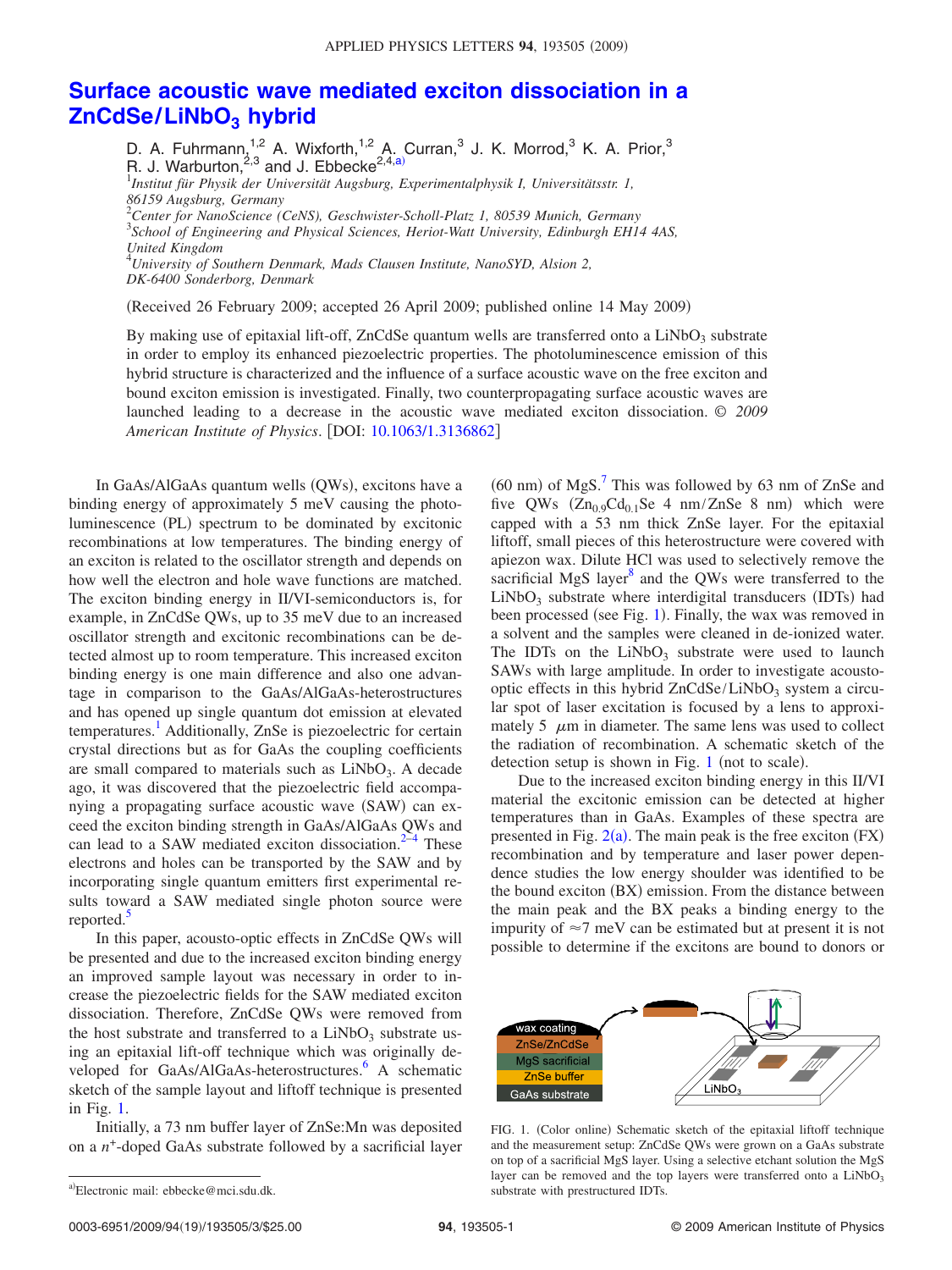<span id="page-2-0"></span>

FIG. 2. (Color online) (a) Temperature dependence of the PL intensity: In (b) the peak position of the FX emission and the associated PL intensity are presented.

acceptors. Besides the decrease in the PL intensity of the BXs also a shift in the emission wavelength is visible. This shift is analyzed in Fig.  $2(b)$  $2(b)$  at temperatures between 5 and 140 K. The emission wavelength is altered by the temperature change from approximately 470 nm at 5 K to 476 nm at 130 K and is caused by the energetic bandgap decrease due to the thermal expansion of the material. Additionally, the thermal energy of the excited electron-hole-pairs is increased leading to a decrease in the detected PL intensity by increased thermal dissociation. Also the interaction with optical phonons decreases the PL intensity at elevated temperatures causing the disappearance of the PL signal at temperatures above  $T \approx 145$  K.

In Fig. [3](#page-2-1) the SAW mediated PL quenching in the ZnCdSe QWs at a temperatures of 6.5 K is presented. If the piezoelectric SAW field becomes larger than the exciton oscillator field strength then electron-hole-pairs are dissociated. Additionally, the SAW spatially modulates the conduction and valence bands of the semiconducting material which leads to a spatial separation of electrons and holes, as sketched in Fig.  $3(a)$  $3(a)$ . The wave function overlap is strongly reduced resulting in a decrease in the PL signal; this is the SAW mediated PL quenching. The electric field necessary for the dissociation depends on the exciton oscillator strength and therefore this hybrid system  $ZnCdSe/LiNbO<sub>3</sub>$  was developed. On  $LiNbO<sub>3</sub>$ , SAWs with much larger amplitude can be launched due to the increased electromechanical coupling factor  $K^2$ . In Fig. [3](#page-2-1)(b) measurements at  $T=6.5$  K and a SAW wavelength of  $\lambda = v/f = 3940$  m/s/112.5 MHz=35  $\mu$ m are presented and show that the SAW can quench the PL signal for large rf power levels  $P \ge 10$  dBm. Due to the large exciton binding energy such large rf power levels are necessary even on the piezoelectric material  $LiNbO<sub>3</sub>$ . In order to exclude thermal effects a pulsed measurement setup is used. Figure  $3(c)$  $3(c)$  presents the integrated PL intensity of the FX main peak and the BX shoulder as a function of rf power

<span id="page-2-1"></span>

FIG. 3. (Color online) (a) Schematic sketch of the QW band edges modulated by a propagating SAW. Laser excited electrons and holes relax to the band extrema and are therefore spatially separated. (b) Decrease in the excitonic emission at  $T=6.5$  K. In (c) the integrated PL intensity of the FXs and bound excitonic contributions are shown as a function of RF power employing the data of (b).

using the data of Fig.  $3(b)$  $3(b)$  and for a dissociation of the BX a lower SAW power is required than for the FXs in accordance with the estimated binding energies.

In Fig. [3](#page-2-1) it was shown that a SAW can dissociate excitons in the ZnCdSe QWs. Furthermore, the SAW propagates out of the focus of the lens and drags the charge carriers away in its potential minima.<sup>2[–4](#page-3-2)</sup> This bipolar charge transport was first published in Ref. [2.](#page-3-1) There, an additional metal stripe at the sample surface was used to screen the piezoelectric fields of the SAW. The band edges became flat and a PL signal at the metal stripe was detected caused by the resulting wave function overlap of the transported electrons and holes. Effectively, light was transported by the SAW and the point of release was determined by the position of the metal stripe.

An alternative method of delocalized recombination can be employed which is based on the additional launching of a second SAW. Two counterpropagating SAWs with identical frequency and amplitude create a standing wave with nodes and antinodes formed with a spacing of  $\lambda/2$  caused by the